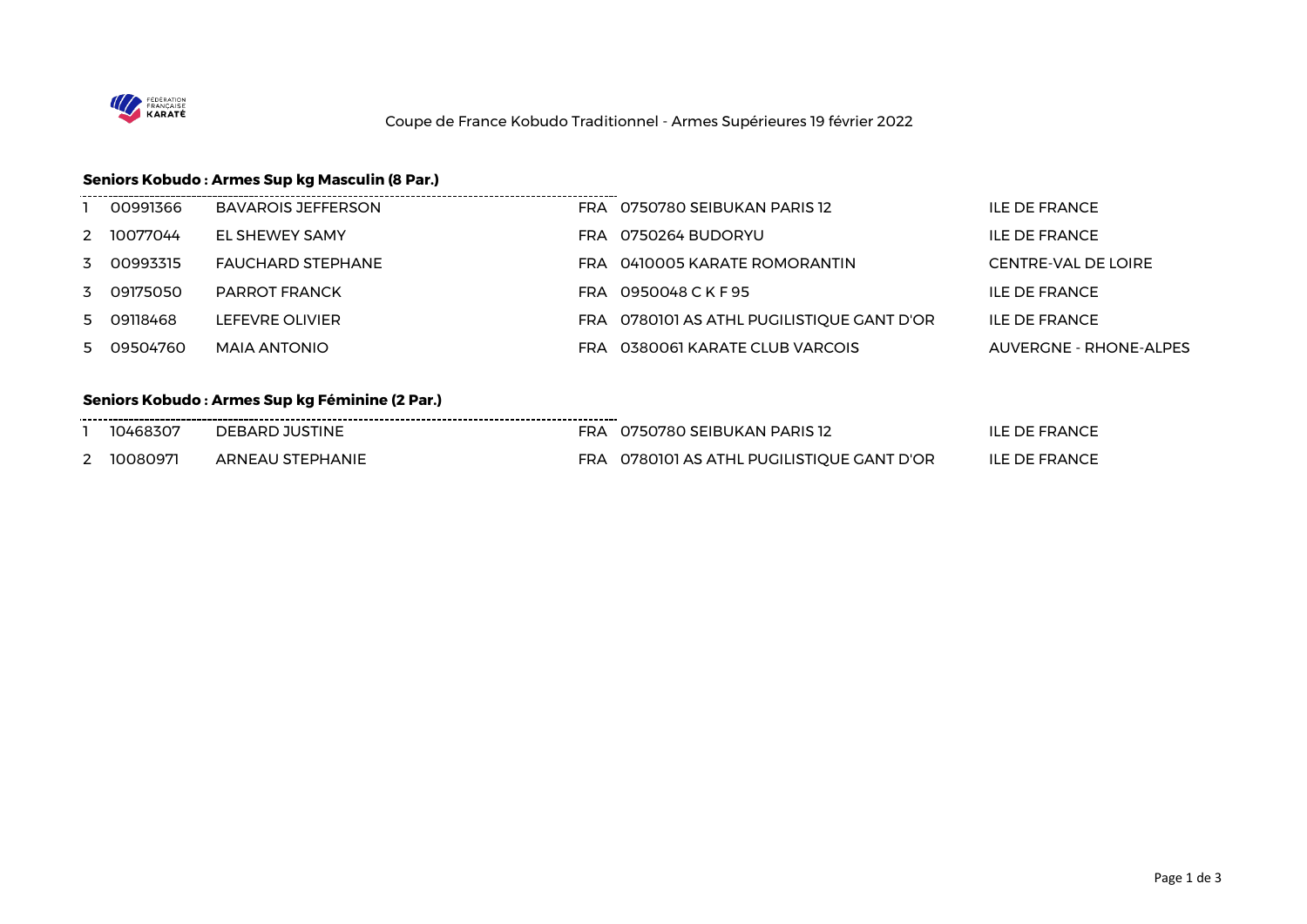

### **Espoirs 2 Kobudo : Sai Tonfa kg Féminine (2 Par.)**

|                          | PLISSON ALOIS<br>◡ |     | 0410611 KARATE BUSHIDO KEN BLESOIS | CENTRE-VAL DE LOIRE  |
|--------------------------|--------------------|-----|------------------------------------|----------------------|
| $\overline{\phantom{a}}$ | BONATI ROBERTA     | ™RA | 0950048 C K F 95                   | <b>ILE DE FRANCE</b> |

#### **Juniors Kobudo : Bo kg Masculin (2 Par.)**

| 10900627   | ENNAJIB HAMZA    | FRA 0410611 KARATE BUSHIDO KEN BLESOIS | CENTRE-VAL DE LOIRE  |
|------------|------------------|----------------------------------------|----------------------|
| 2 11303038 | MAILLEFER JULIEN | FRA 0750264 BUDORYU                    | <b>ILE DE FRANCE</b> |

----------------------

#### **Seniors Kobudo : Sai Tonfa kg Masculin (7 Par.)**

| 10077044   | EL SHEWEY SAMY       | FRA 0750264 BUDORYU                        | ILE DE FRANCE          |
|------------|----------------------|--------------------------------------------|------------------------|
| 2 09235565 | JOORY DAN            | FRA 0750780 SEIBUKAN PARIS 12              | ILE DE FRANCE          |
| 3 01095880 | ABDELWAHED MONCEF    | FRA 0770655 ENTENTE SPORTIVE SAMOREAU      | <b>ILE DE FRANCE</b>   |
| 3 09504760 | MAIA ANTONIO         | FRA 0380061 KARATE CLUB VARCOIS            | AUVERGNE - RHONE-ALPES |
| 5 09175050 | <b>PARROT FRANCK</b> | FRA 0950048 C K F 95                       | <b>ILE DE FRANCE</b>   |
| 5 10619843 | AYLLON JORGE         | FRA 0780101 AS ATHL PUGILISTIQUE GANT D'OR | ILE DE FRANCE          |

### **Seniors Kobudo : Sai Tonfa kg Féminine (2 Par.)**

|               | 10086535   | <b>BONNARD MARIE LAURE</b> | FRA. | 0780101 AS ATHL PUGILISTIQUE GANT D'OR | <b>ILE DE FRANCE</b>       |
|---------------|------------|----------------------------|------|----------------------------------------|----------------------------|
| $\mathcal{L}$ | _ 01077317 | <b>FAUCHARD MURIEL</b>     | FRA  | 0410005 KARATE ROMORANTIN              | <b>CENTRE-VAL DE LOIRE</b> |